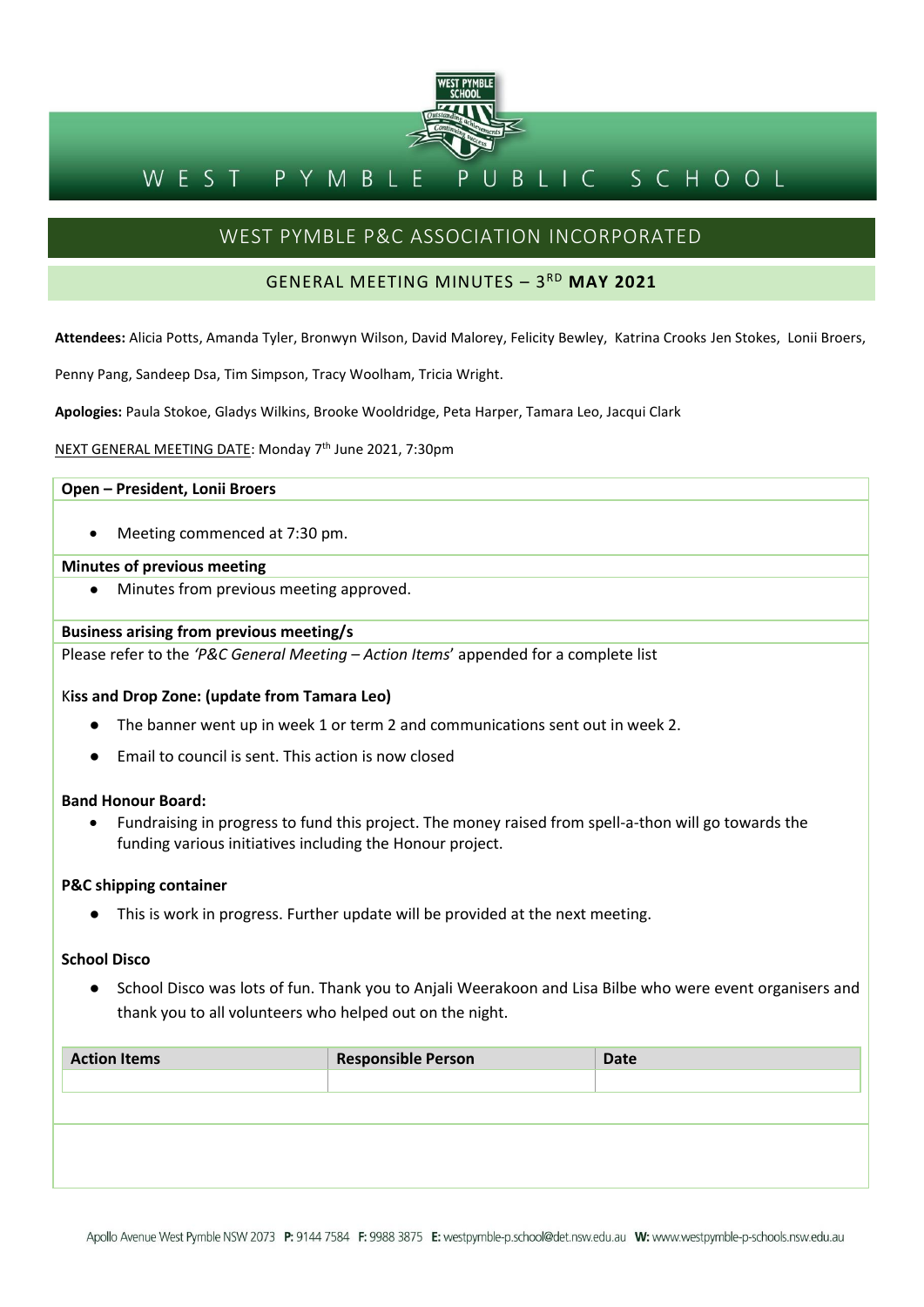# **Principal's report – Bronwyn Wilson**

# **Playground update**

- Kindy playground upgrade is almost complete. Children are enjoying the new playground.
- Rope bridge under construction.
- Next project will be the Flag pole area and Maddy's garden. Funding options and Grant options to be worked through.

# **New School Website:**

- New school website is now available. Old website is being decommissioned.
- School procedure updates on the new site is in progress.
- Plan is to make it informative and user friendly. Feedback from parent community incorporated.
- Please send your feedback about the new site using contact us

# **School Improvement Plan (SIP)**

- This is posted on the school website as per schedule.
- Annual school report also posted on the website

# **Tell Them from me survey (TTFM)**

- TTFM student survey is now completed.
- In October, the survey will be available for teachers, parents and students
- Survey is important as it provides important data points to help improve and also measure targets set by the Department. Please keep a watch for the dates and participate.

# **Metro Renewal Program(Covid stimulus package):**

- Approval received to upgrade Senior Toilet approval. Tenders sent out and work should start soon.
- This is a 12 week program and alternative arrangements will be advised to the student

# **Solar Application**

● Officially signed off and approved. Work is going ahead, start date to be confirmed.

# **Road Rules - Apollo avenue:**

- Cars coming in and out of Apollo to obey road rules. Complain from a neighbour that it was hard for them come out of drive way during kiss and drop.
- Please obey road rules. Rangers will be patrolling the area. Don't stop across the driveways. Fines do apply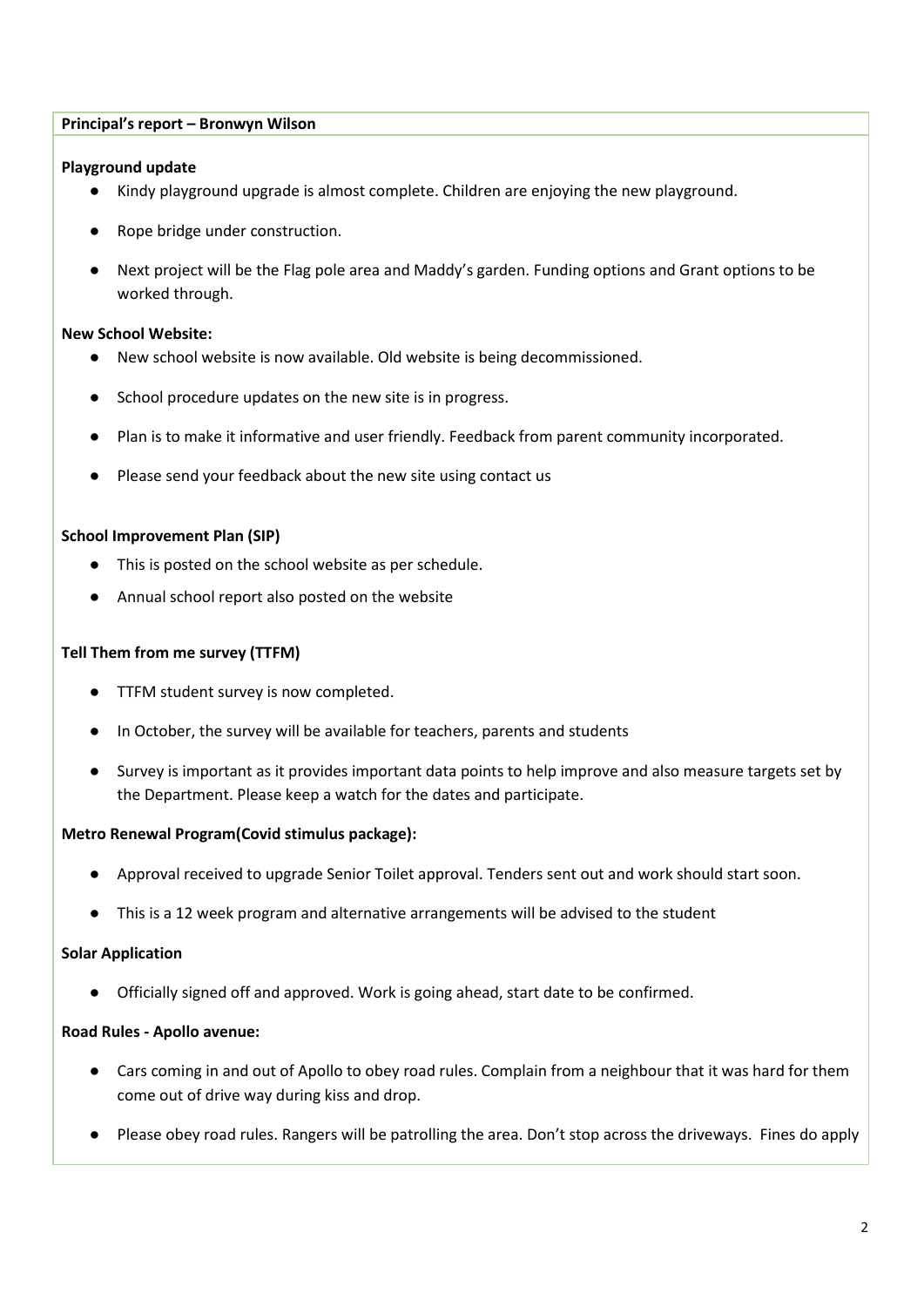# **Student Confidentiality:**

● School is bound by confidentiality about any information that can be disclosed to parents whose children are not involved in an incident.

# **Annual Bullying plan:**

- Annual Bullying plan will be up on the website in coming weeks.
- Please be aware of the difference between bullying and fighting before discussing with the school.

# **Assessments: (Tim Simpson)**

- Check in: Test for Reading and Numeracy for year 4 and 6. No written feedback sent to parents. This assessment is for staff can address gaps in student learning.
- Naplan: Year 3 and 5 will complete writing test , Reading and numeracy assessment. Parents will receive feedback.
- Pattern and Structure assessment: Year 1 and 2 student had a one on one assessment for 15 to 20 mins. This assessment provides valuable data to target any specific areas

| <b>Action Items</b> | <b>Responsible Person</b> | Date |
|---------------------|---------------------------|------|
|                     |                           |      |

### **Treasurer's report – Tricia Wright**

# **West Pymble P&C Association Inc.**

# **Treasurer's Report**

as of 3 rd May 2021

# **Bank Accounts - Balances and Movements on Accounts**

The current cash balance is \$**\$229,817.24**, an increase from the previous P&C Meeting. The balances are made up of the following accounts:

| 8 February   | 15 <sup>th</sup> March | 3 <sup>rd</sup> May |
|--------------|------------------------|---------------------|
| \$48,987.63  | \$49,358.63            | \$50,104.63         |
| \$44,853.11  | \$44,853.45            | \$44,854.21         |
| \$24,991.35  | \$24,991.54            | \$24,991.96         |
| \$375.00     | \$11,451               | \$13,471.00         |
| \$14,413.11  | \$14,973.18            | \$18,096.36         |
| \$50.00      | \$50.00                | \$50.00             |
| \$25,579.64  | \$31,999.64            | \$50,636.64         |
| \$27,611.77  | \$27,611.98            |                     |
|              |                        | \$27,612.44         |
| \$186,861.61 | \$206,552.16           | \$229,817.24        |
|              |                        |                     |
|              |                        | \$1,262.74          |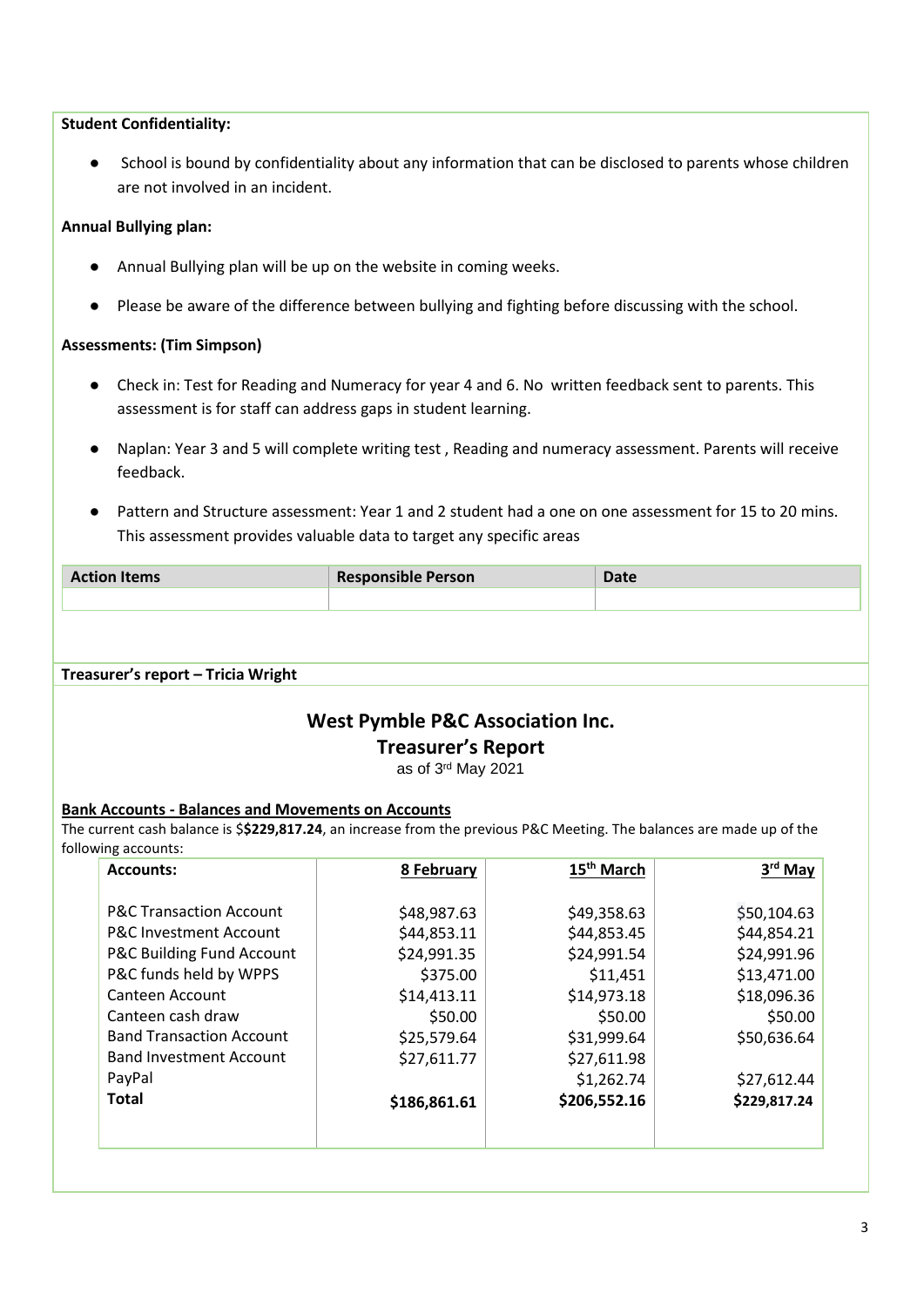# **Band Accounts**

The increase is due to the receipt of 2021 band fees from those students participating in the band program.

# **Transaction Account - P&L**

Mother's Day stall sales have completed and total \$3965, this money has been transferred from PayPal however has not yet reached our account.

The Disco was a great success, thank you to Anjali Weerakoon and Lisa Bilbe for all your work organising a fantastic night for the students. The decorations looked amazing and it was a very well organised event. Thank you also to our wonderful parent helpers on the night with checking in and out, BBQ, serving and cleaning up. Thank you also to all the teachers who stayed and helped, we really appreciate you all taking the time to help with the event.

We had a total of 274 students attend over the two disco sessions, a transfer of \$3,182.40 from trybooking has been made however has not yet reached our account, 4 students paid cash on the night. Expenses from the night for decorations and Bop till you Drop came to \$1,141.40.

Second Hand Clothing stall on 2nd May was a great success again. Thank you to Brenda for running the stall. Total sales including cash and Paypal totalled \$505. The next stall is pencilled in for the 18th July. Brenda would also like to hold the stall from 8-10:30 am.

Canteen - We have had our first week of Wednesday "Homecooked meals" cooked at the canteen by Nada. Sales through School 24 came to \$235 for the first week. What a great start and thank you Nada.

| <b>Action Items</b> | <b>Responsible Person</b> | <b>Date</b> |
|---------------------|---------------------------|-------------|
|                     |                           |             |

# **Band report – Katrina Crooks**

# **Band Updates**

- Training band has commenced rehearsals.
- Combined rehearsals for Performance and Concert bands are progressing for 4 weeks. Feedback has been good.
- Performance band still having 1 rehearsal per week on their own and have started with new advanced music
- Band Camp booked at Crusaders between 28th to 30th May and preparations going ahead. Wind instruments can also be included with easing restrictions.
- Parent concert during Band camp will not go ahead as usual. Recording will be made available to parents.

| <b>Action Items</b> | <b>Responsible Person</b> | Date |
|---------------------|---------------------------|------|
|                     |                           |      |
|                     |                           |      |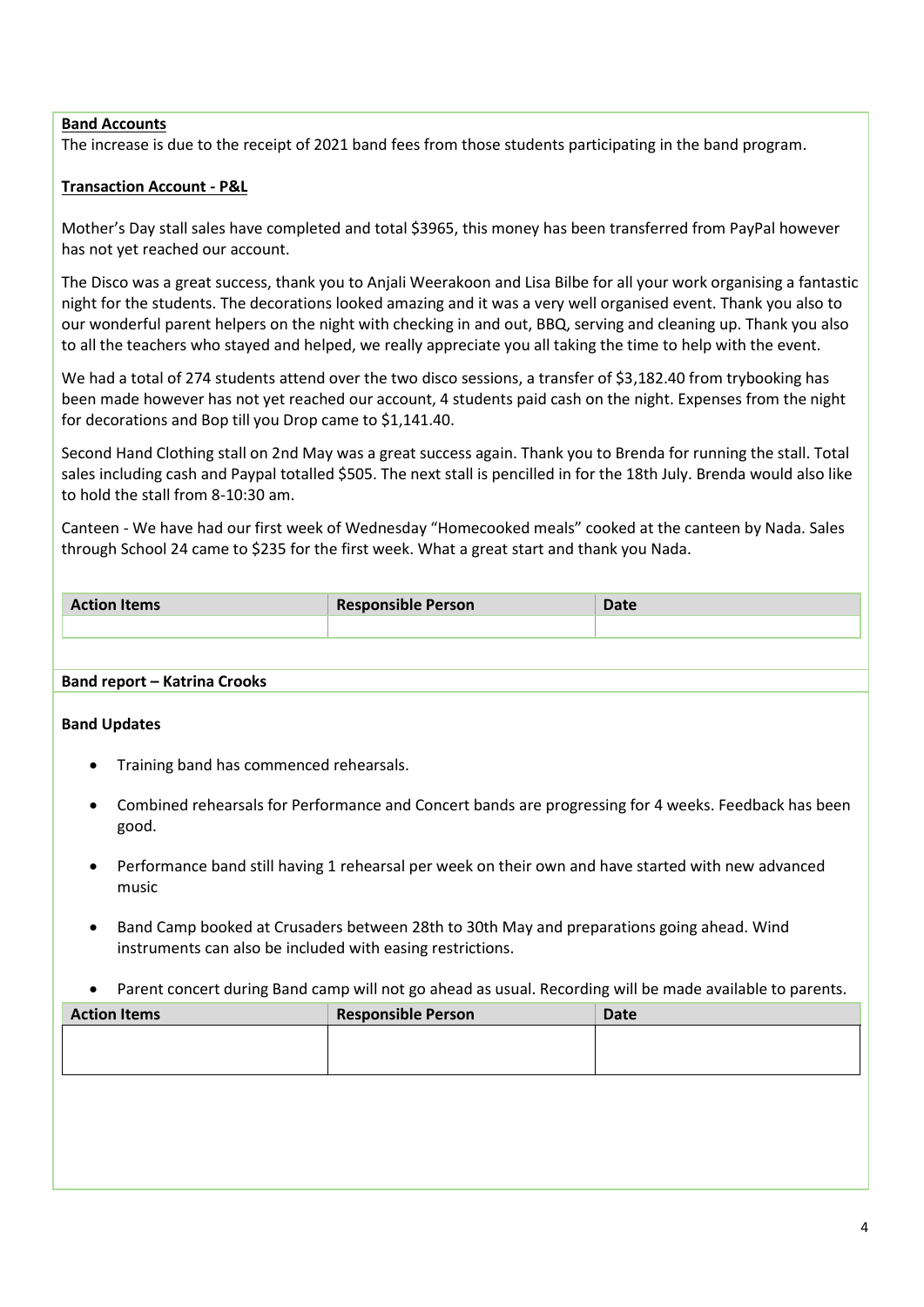# **Canteen report –Wendela Flokstra-Mesker**

- Wednesday trials will continue for 2 more weeks.
- Face to Face OH&S meeting to be planned and expected to be locked in by next meeting.

| <b>Action Items</b> | <b>Responsible Person</b> | <b>Date</b> |
|---------------------|---------------------------|-------------|
|                     |                           |             |
|                     |                           |             |
| OOSC report -David  |                           |             |

# **Enrolments**

- Regular and casual places are available at OOSH. Please reach out to Sonja or Shona
- Annual General Meeting and regular meeting is moved to  $17<sup>th</sup>$  of May. Parents of children in OOSH are welcome. [this is rescheduled- new date will be communicated]

| <b>Action Items</b> | <b>Responsible Person</b> | <b>Date</b> |
|---------------------|---------------------------|-------------|
|                     |                           |             |

# **Fundraising report – Lonii/Tricia**

# **School Disco and Mother's Day**

● Covered as part of the Treasures report.

# **Upcoming events:**

● Spell-a-thon notifications are out.

| <b>Action Items</b> | <b>Responsible Person</b> | Date |
|---------------------|---------------------------|------|
|                     |                           |      |

### **Grants Report – Sharlene Atkinson**

- Woolworths Junior Landcare grant application result awaited.
- Bendigo Bank grant has not been applied for strategic reasons. We are a registered charity and opening another bank account and going through all the process for a small sum and uncertain chance was not worth the effort. Sharlene is happy to discuss with you if you need more information on why grant not applied.
- Work on the pollinator garden has not commenced and funding through Ku-ring-gai council cannot be progressed without this completing. Bronwyn will follow up.
- Alister Henskens Grant further funding will require further report completion and receipts to be provided. School office has supporting documentation which will be provided to Sharlene.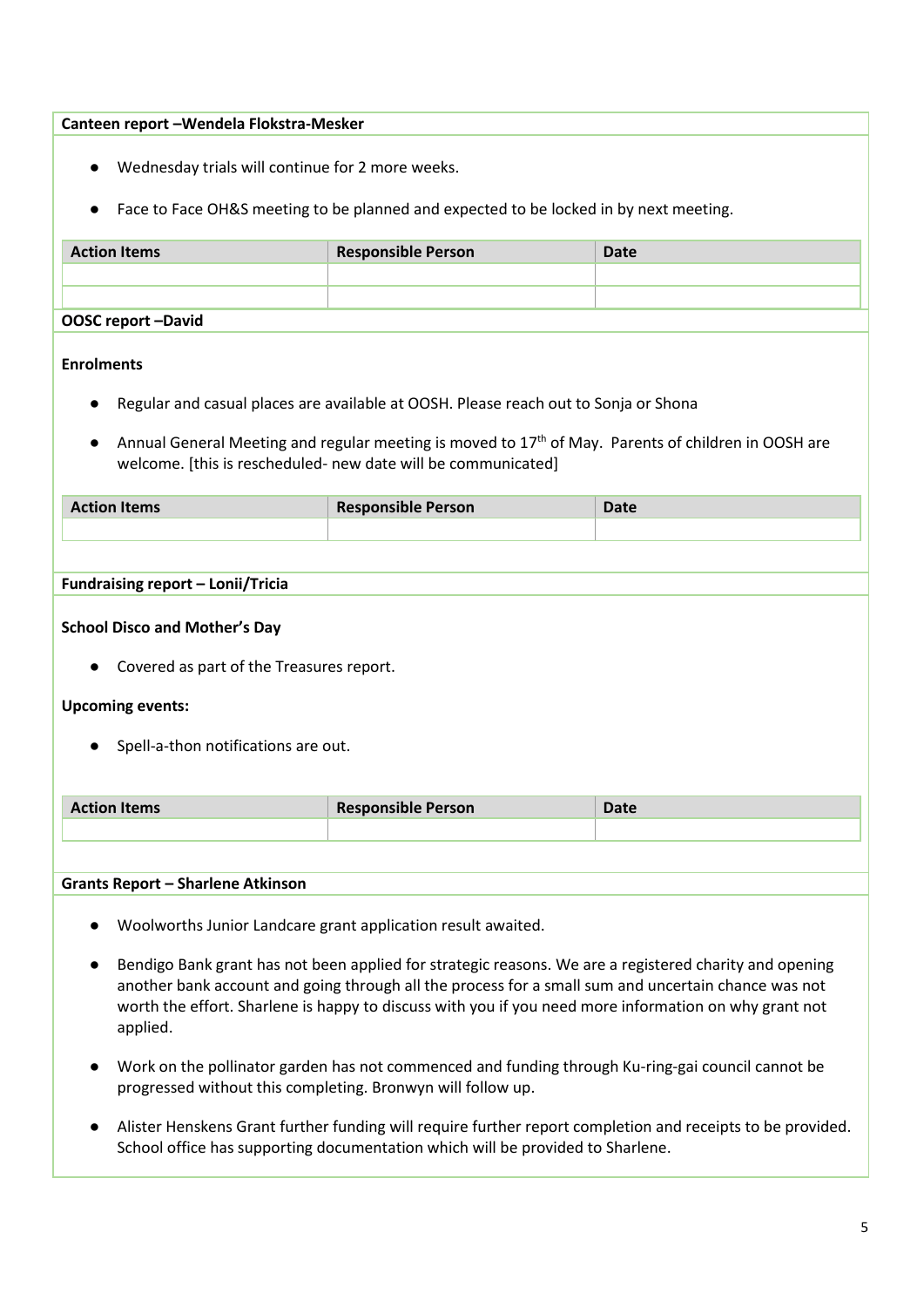- Looking at options for Federal funding
- Department of veteran affairs saluting their service program is for memorial and could be used for flag pole. Options will be worked through.

| <b>Action Items</b>                                                 | <b>Responsible Person</b> | <b>Date</b> |  |  |
|---------------------------------------------------------------------|---------------------------|-------------|--|--|
| Update on pollinator garden                                         | Bronwyn Wilson            | Term 2      |  |  |
| completion so further funding can                                   |                           |             |  |  |
| be requested                                                        |                           |             |  |  |
|                                                                     |                           |             |  |  |
| <b>Curtains for the Hall</b>                                        |                           |             |  |  |
| School Curtains project is now complete and is in use.<br>$\bullet$ |                           |             |  |  |
| <b>Action Items</b>                                                 | <b>Responsible Person</b> | <b>Date</b> |  |  |
|                                                                     |                           |             |  |  |
|                                                                     |                           |             |  |  |
| <b>Close &amp; next meeting</b>                                     |                           |             |  |  |
|                                                                     |                           |             |  |  |
| Meeting closed at 8.10 pm                                           |                           |             |  |  |
| Next General Meeting-Monday 7th June 2021, 7:30 pm                  |                           |             |  |  |

(Face to Face meeting in the school library and online option will be provided)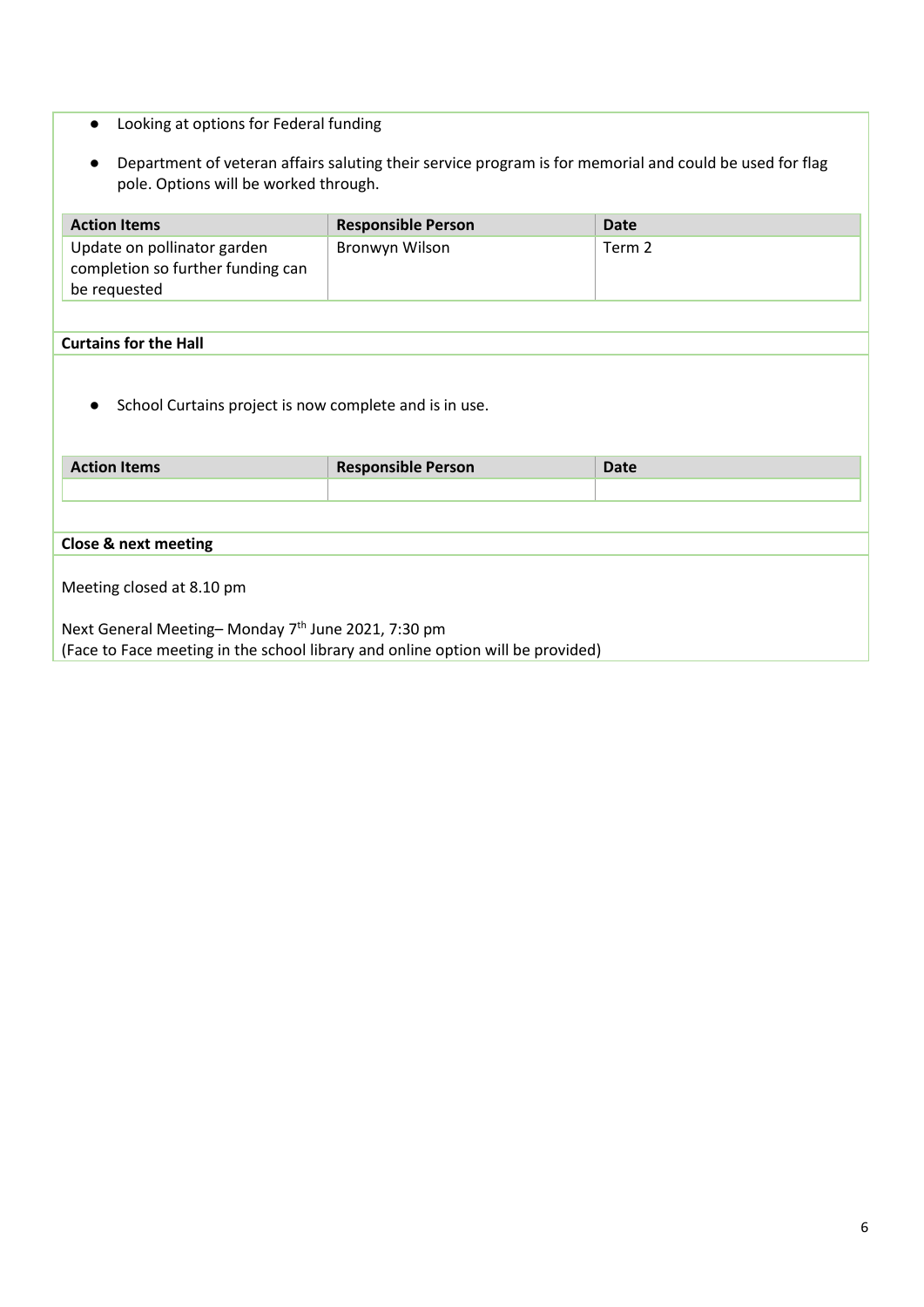# P&C GENERAL MEETING – ACTION ITEMS

|                                                    | <b>Action Item</b>                                                                               | Responsible<br>Person | <b>Status</b>                                                                                                                                                                                                                                                                               |
|----------------------------------------------------|--------------------------------------------------------------------------------------------------|-----------------------|---------------------------------------------------------------------------------------------------------------------------------------------------------------------------------------------------------------------------------------------------------------------------------------------|
| <b>08 February</b><br>2021                         |                                                                                                  |                       |                                                                                                                                                                                                                                                                                             |
|                                                    | Talk to Bronwyn about band camp<br>alternatives                                                  | Katrina Crooks        | 15/03/2021: Planned to go ahead. Plan is being<br>worked through.<br>3/05/2021: Going ahead. Closed.                                                                                                                                                                                        |
|                                                    | Chase for Training Band and<br><b>Concert Band coordinators</b>                                  | <b>Katrina Crooks</b> | 15/03/2021: Closed                                                                                                                                                                                                                                                                          |
| <b>Band Report</b>                                 | Alison to communicate with OOSC<br>that band practices have started<br>this week                 | Alison Edler          | Closed                                                                                                                                                                                                                                                                                      |
|                                                    | Training Band instrument handout                                                                 | <b>Alison Edler</b>   | Closed                                                                                                                                                                                                                                                                                      |
|                                                    | Look at amount available in band<br>accounts                                                     | Jocelyn Girard        | Closed                                                                                                                                                                                                                                                                                      |
|                                                    | Find out if there's a grant available<br>to help with cost. Katrina to discuss<br>with Sharlene. | <b>Katrina Crooks</b> | 15/03/2021: Discuss at the Grants meeting.<br>3/05/2021: Spell-a-thon fund raising will go<br>towards the Honour project.                                                                                                                                                                   |
| 01 December<br>2020                                |                                                                                                  |                       |                                                                                                                                                                                                                                                                                             |
| <b>Band &amp; choir</b><br>captain honour<br>board | Follow up band and choir captain<br>honour board funding request                                 | P&C executive<br>team | 09/02/2021 - Quotes for the board are available<br>and discussions in progress.<br>15/03/2021 - Working through grant options to<br>cover some of the cost.<br>3/05/2021: Spell-a-thon fund raising will go<br>towards the Honour project.                                                  |
| <b>Pre-loved</b><br>uniform<br>donations           | Provide instruction on pre-loved<br>uniform donations to the school                              | Bronwyn<br>Wilson     | <b>COMPLETED</b><br>14/12/2020 - Szapp update; drop off bins set up<br>at Tristania Pl gate 15/12/2020, 8:00am to<br>1:30 <sub>pm</sub>                                                                                                                                                     |
| 26 October<br>2020                                 |                                                                                                  |                       |                                                                                                                                                                                                                                                                                             |
| Principal's<br>report                              | Investigate QR code sign in option<br>for external visitors to school                            | <b>Tim Simpson</b>    | COMPLETED<br>01/12/2020 - Dept. Education developing QR<br>code for use in schools<br>28/01/2021 - newsletter; Service NSW QR code<br>will be used in all NSW Government schools                                                                                                            |
| <b>17 August 2020</b>                              |                                                                                                  |                       |                                                                                                                                                                                                                                                                                             |
| <b>Kiss and Drop</b>                               | Contact council and RMS regarding<br>Kiss and Drop safety improvements                           | Tamara Leo            | Completed<br>16/09/2020 - contacted council<br>21/10/2020 - feedback provided by council after<br>2 site visits; further recommendations to follow<br>01/12/2020 - new line markings and signage<br>installed Thu 26/11/2020; banner for fence still<br>required, preferably by Term 1 2021 |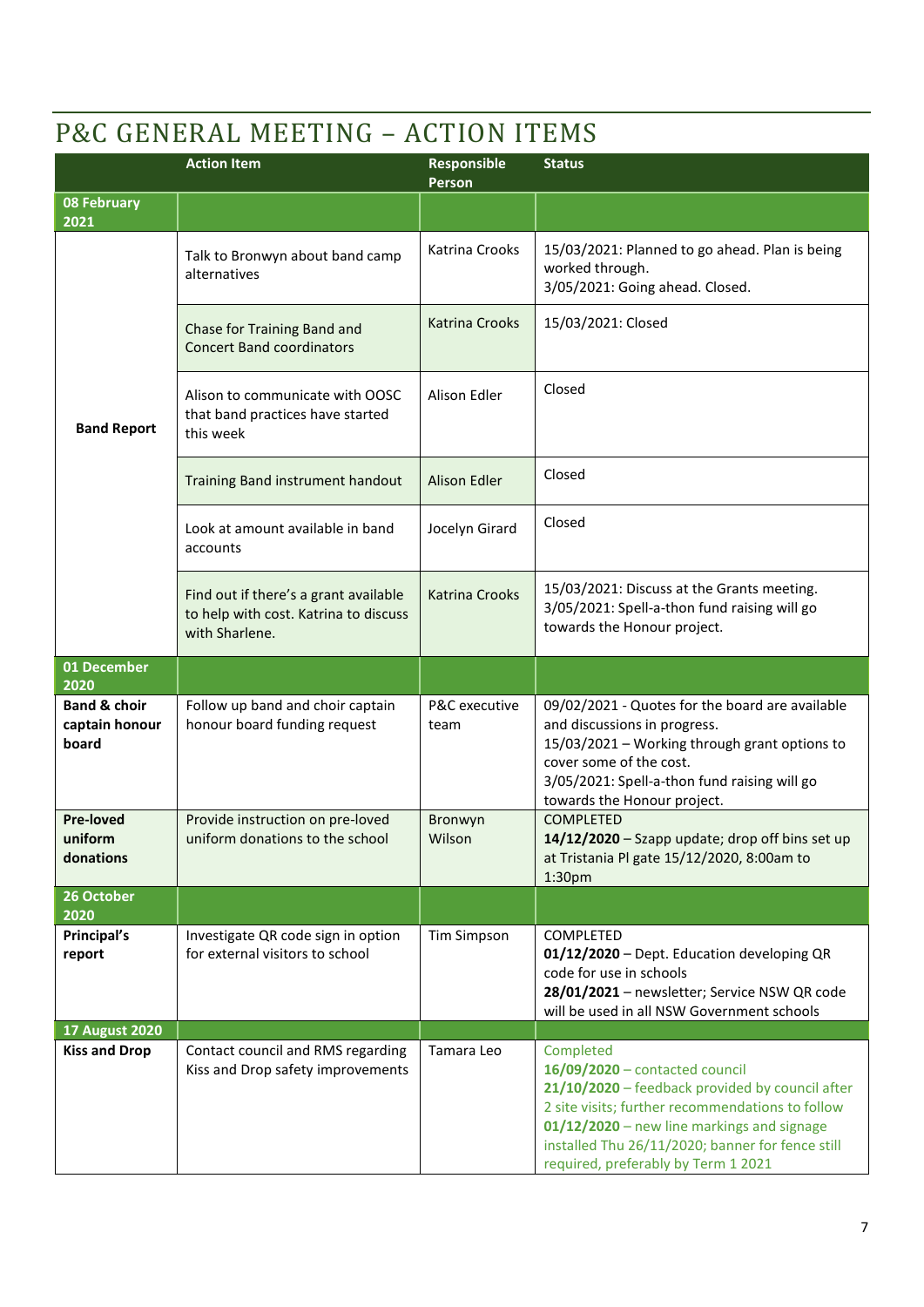| <b>17 February</b><br>2020<br>Canteen report                                                                                                                                                                                                                                                                                                                                                                                                                                                                                                                                                                                                                                                                                                                                                                                                                                                                                                                                     | Arrange H&S course for Nada                                          | Wendela<br>Flokstra-<br>Mesker | 09/02/2021 - Confirmation of signage and<br>communication to the community are the next<br>steps. Further updates in the next meeting.<br>15/03/2021 - New banner designed. Printing will<br>be organised and comms sent out to parents in<br>the coming weeks<br>3/05/2021: Banner is up.<br><b>IN PROGRESS</b><br>15/06/2020 - due to COVID-19 only online<br>courses are available and a face-to-face is<br>preferred<br>01/12/2020 - course still required and will be<br>followed up in 2021<br>09/02/2021 - Wendela looking into face to face<br>course options for Nada and will advise. Not<br>urgent as not an employee requirement to<br>operate.<br>15/03/2021 - Face to Face planned. Date to be                                                              |
|----------------------------------------------------------------------------------------------------------------------------------------------------------------------------------------------------------------------------------------------------------------------------------------------------------------------------------------------------------------------------------------------------------------------------------------------------------------------------------------------------------------------------------------------------------------------------------------------------------------------------------------------------------------------------------------------------------------------------------------------------------------------------------------------------------------------------------------------------------------------------------------------------------------------------------------------------------------------------------|----------------------------------------------------------------------|--------------------------------|---------------------------------------------------------------------------------------------------------------------------------------------------------------------------------------------------------------------------------------------------------------------------------------------------------------------------------------------------------------------------------------------------------------------------------------------------------------------------------------------------------------------------------------------------------------------------------------------------------------------------------------------------------------------------------------------------------------------------------------------------------------------------|
|                                                                                                                                                                                                                                                                                                                                                                                                                                                                                                                                                                                                                                                                                                                                                                                                                                                                                                                                                                                  |                                                                      |                                | confirmed                                                                                                                                                                                                                                                                                                                                                                                                                                                                                                                                                                                                                                                                                                                                                                 |
| 24 June 2019<br><b>P&amp;C shipping</b><br>container<br>11 February                                                                                                                                                                                                                                                                                                                                                                                                                                                                                                                                                                                                                                                                                                                                                                                                                                                                                                              | Explore repair/replacement options<br>for the P&C shipping container | <b>P&amp;C Executive</b>       | <b>IN PROGRESS</b><br>05/08/2019 - waiting on quotes for replacement<br>09/09/2019 - one quote received and awaiting<br>more quotes; P&C funds not available so<br>alternative funding will be explored<br>02/12/2019 - second quote not forthcoming; will<br>continue to investigate in 2020<br>26/10/2020 - propose new storage shed like<br>OOSC have installed, vote to purchase passed,<br>location needs to be finalised<br>01/12/2020 - location still needs to be finalised<br>and will progress in 2021<br>09/02/2021 - Access to new shipping container<br>available. If container cannot be transported into<br>the school premises, storage shed option<br>pursued.<br>15/03/2021: Updates to be discussed at the next<br>meeting.<br>3/05/2021: In progress. |
| 2019                                                                                                                                                                                                                                                                                                                                                                                                                                                                                                                                                                                                                                                                                                                                                                                                                                                                                                                                                                             |                                                                      |                                |                                                                                                                                                                                                                                                                                                                                                                                                                                                                                                                                                                                                                                                                                                                                                                           |
| <b>Uniform Survey</b>                                                                                                                                                                                                                                                                                                                                                                                                                                                                                                                                                                                                                                                                                                                                                                                                                                                                                                                                                            | Re-do girls uniform survey                                           | Bronwyn<br>Wilson              | Closed                                                                                                                                                                                                                                                                                                                                                                                                                                                                                                                                                                                                                                                                                                                                                                    |
| 25/03/2019 - consulted with Simone Roberts, awaiting her assessment to improve follow up survey<br>13/05/2019 - a follow-up survey is required for girls summer uniform; girls winter trouser samples are being sourced to<br>review<br>24/06/2019 - Girls winter trouser samples from Excel Uniform samples weren't suitable, Marks & Spencer samples are being<br>sourced<br>05/08/2019 - Marks & Spencer samples are suitable, office to organise models and next steps to be discussed by Bronwyn &<br>Vanessa; girls summer uniform survey on hold while Bronwyn on leave<br>09/09/2019 - photos of girls winter trouser models provided by office, Vanessa to arrange new girls summer uniform survey<br>and will include photos, girls winter tie option, blazer option<br>28/10/2019 - new survey compiled and awaiting Bronwyn's approval, Vanessa and Bronwyn to meet 29/10/2019, 3 year<br>implementation timeframe needs to be highlighted, P&C aim for 2020 outcome |                                                                      |                                |                                                                                                                                                                                                                                                                                                                                                                                                                                                                                                                                                                                                                                                                                                                                                                           |